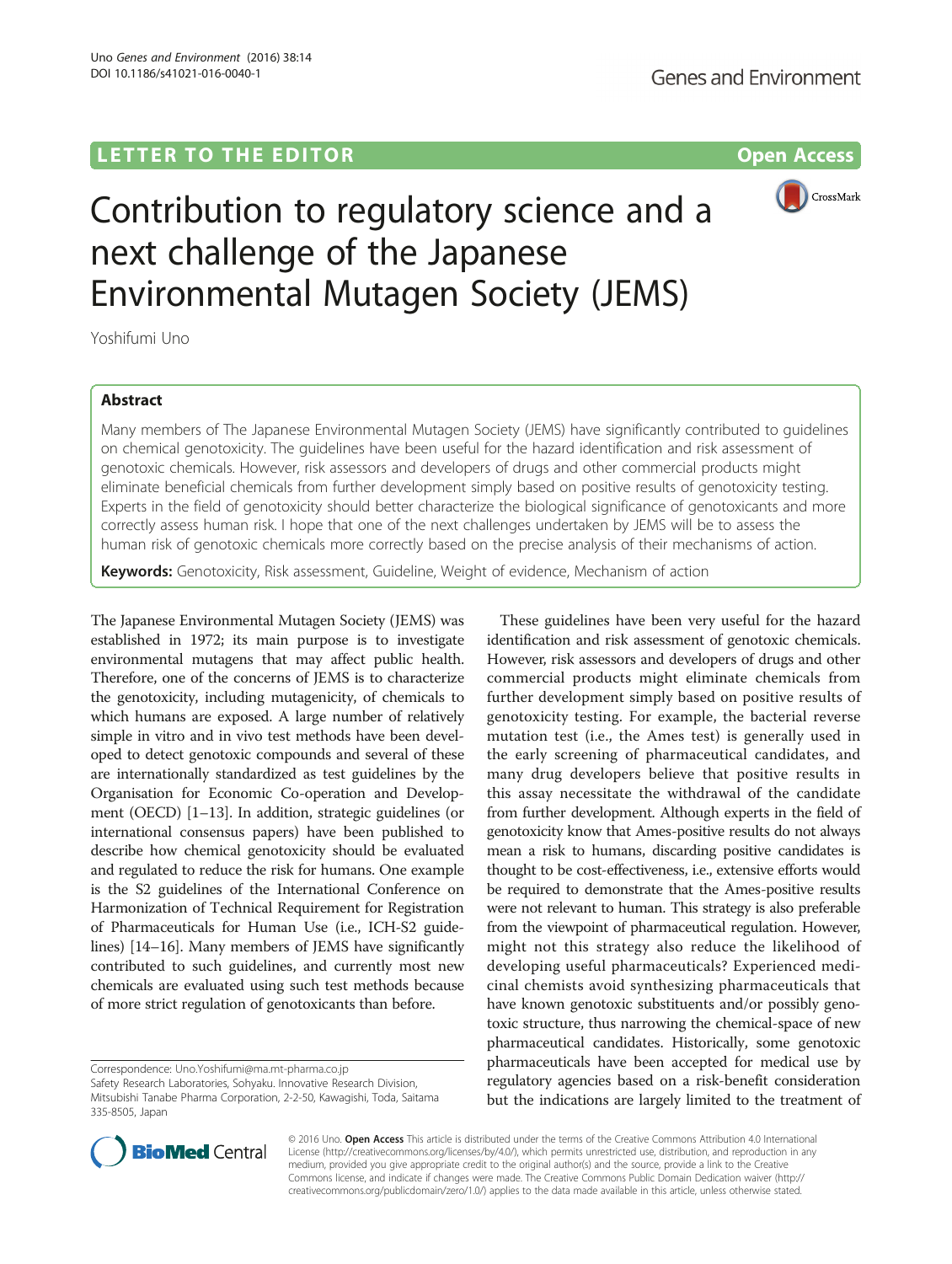cancers or infectious diseases. Since there are many other life-threating and/or intractable diseases, the elimination of genotoxicity from chemical-space might be a disadvantage for patients with serious diseases. I believe that this is a very important issue, which genotoxicity experts should carefully consider.

How can experts better characterize the biological significance of genotoxicants and more correctly assess human risk? A general approach for examining chemicals is to use a battery of genotoxicity tests that can detect different kinds of genotoxicity, i.e., use a weight of evidence (WoE) approach. For example, the ICH-S2(R1) guideline [[16](#page-2-0)] requires two types of in vivo genotoxicity tests when a chemical shows a positive result in an in vitro genotoxicity test using mammalian cells. However, two negative in vivo test results might be insufficient in terms of concluding that a chemical poses absolutely no genotoxicity risk to humans. This is true because in vivo genotoxicity test methods are generally insensitive compared to in vitro ones. Negative results in rodent carcinogenicity bioassays with rats and mice would substantially support a conclusion that the genotoxic active response was not relevant, but the testing of all genotoxic agents for cancer induction in rodents is just not feasible. So, how might experts approach this issue? The first issue of "Genes and Environment", published ten years ago, included my report, in which suggesting that one approach to understanding the role of genotoxicity in carcinogenesis would be the precise analysis of the genotoxic mechanisms of action (MoA) [[17](#page-2-0)]. And here, I reiterate the same suggestion to resolve the issue mentioned above by introducing two approaches for analyzing the MoA and for assessing human risk based on the MoA.

One of the approaches is based on the availability of new technologies. My colleagues and I have integrated the DNA adductome approach, i.e., identification of the types and frequency of chemically-induced DNA adducts [[18\]](#page-2-0) to assess the DNA-damaging capability of in vitro micronucleus (MN) test-positive chemicals. In addition to the Ames test, the in vitro MN test is generally used for the screening of chemicals for genotoxicity, but it often produces false-positive results [[19\]](#page-2-0). When a positive MN result is obtained for a chemical, the first consideration in terms of human risk is whether the chemical reacted with DNA directly or indirectly; the former would indicate human risk while the latter would potentially indicate the existence of a no-adverse-effect level. Thus, DNA adductome analysis is a useful method for determining MoA. In the experiments using 9 chemicals positive in the in vitro MN test with Chinese hamster lung cells, 6 carcinogens formed DNA-adducts while 3 non-carcinogens did not [[20](#page-2-0)]. These findings indicate that DNA adductome analysis can provide useful information about the potential of a positive in vitro result to pose a human risk.

Another approach is case-by-case that considers the chemical and/or biological (pharmacological in pharmaceuticals) properties of a chemical in a WoE approach. As a case study, MP-124, a novel poly(ADP-ribose)polymerase-1 (PARP-1) inhibitor, is being developed as a neuroprotective agent against acute ischemic stroke [[21, 22](#page-2-0)], and my colleagues and I hypothesized during the early phase of development that the pharmacological property might produce a genotoxic event because PARP-1 is a key enzyme involved in the repair of DNA damage [[23](#page-2-0)–[27](#page-2-0)]. Therefore, the genotoxicity of MP-124 was carefully investigated by using the WoE approach [\[28\]](#page-2-0). The compound was positive in the in vivo immature erythrocyte MN test using male rats treated by intravenous infusion [[28](#page-2-0)], and the MoA of the positive finding was investigated. Since MP-124 inhibits PARP-1 competitively and the endogenous competitor is nicotinamide adenine dinucleotide (NAD) [\[21](#page-2-0), [22\]](#page-2-0), Yamamura et al. examined whether or not co-treatment with nicotinic acid, the precursor of NAD, to rats could inhibit the induction of MN by MP-124; cotreatment clearly inhibited MN induction [[28](#page-2-0)]. They also examined if co-treatment of cyclophosphamide and nimustine, both reference genotoxicity positive-controls, with NAD under the same experimental conditions altered their ability to induce MN, but no inhibition was observed [\[28](#page-2-0)]. These results indicate that the ability of MP-124 that induced MN in vivo is related to its pharmacological properties and therefore, this mechanism is expected to result in a threshold for MN induction. This understanding allows for the establishment of a safe margin of exposure for the therapeutic use of MP-124. Although this is a case study, a similar approach can be applied to other cases if genotoxicity experts well understand the chemical/biological properties of the chemical of interest in advance, and hopefully before starting the development of new pharmaceuticals.

As members of JEMS, we know that there are still many issues that should be investigated like the above examples, but it seems that the present genotoxicity test guidelines are considered by those who are not experts on genotoxicity to be sufficient for assessing the genotoxic risk of chemicals. To bridge any discordance in understanding between us and the rest of the scientific and regulatory community, I think that we should more actively inform the non-experts of our update that is more logical for their satisfaction beyond the simple testing results on chemical genotoxicity. Therefore, I hope that one of the next challenges undertaken by JEMS will be to assess the human risk of genotoxic chemicals more correctly based on the precise analysis of their MoA.

#### Abbreviations

ICH: the International Conference on Harmonization of Technical Requirement for Registration of Pharmaceuticals for Human Use; JEMS: The Japanese Environmental Mutagen Society; MN: micronucleus; MoA: mechanisms of action; NAD: nicotinamide adenine dinucleotide;